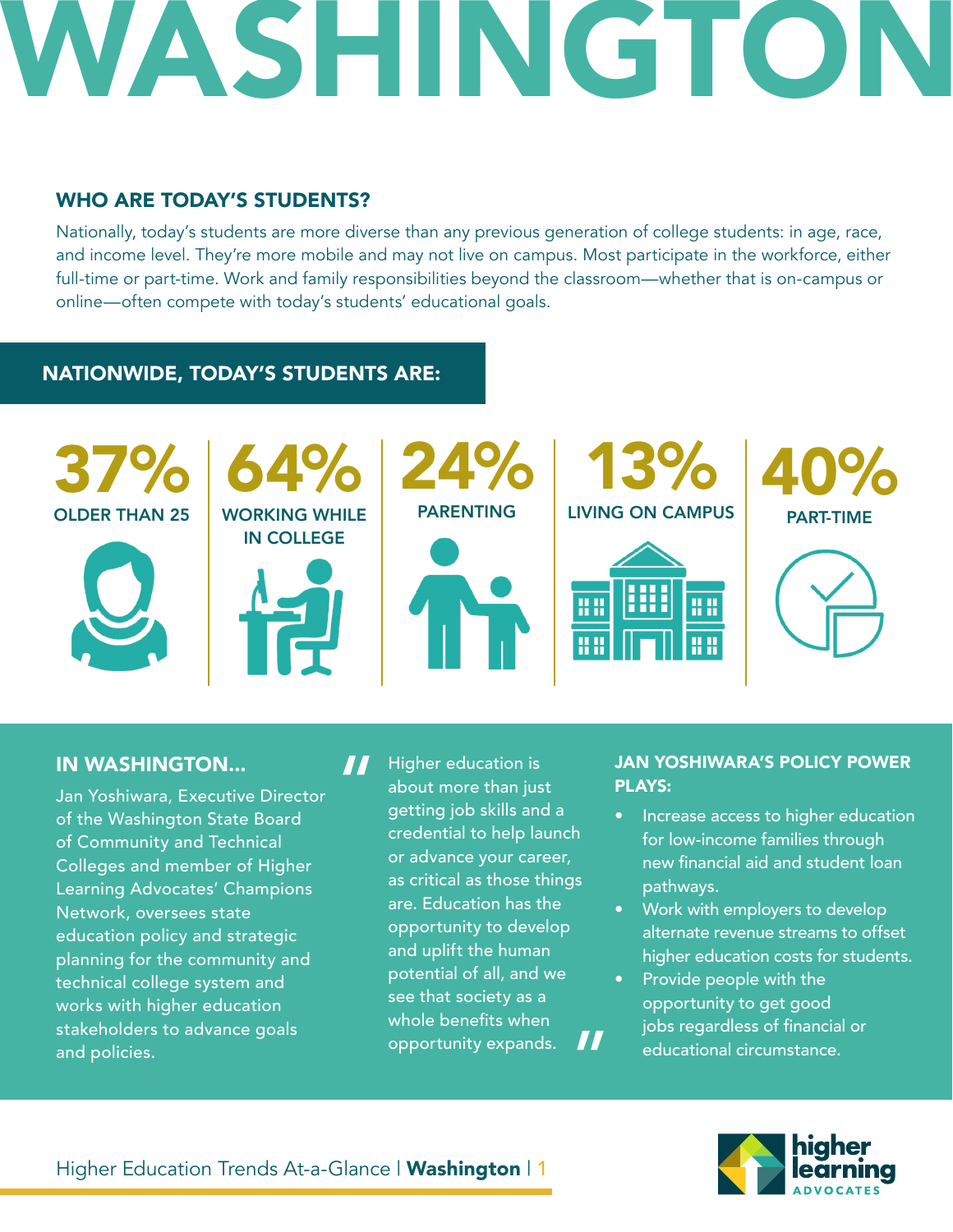## WASHING

## SNAPSHOT: How do Washington's numbers stack up?

To better understand how Washington compares to the national higher education landscape, look to the data below detailing trends in enrollment, federal student aid, tuition and fees, earnings, and attainment comparing national and state level data.

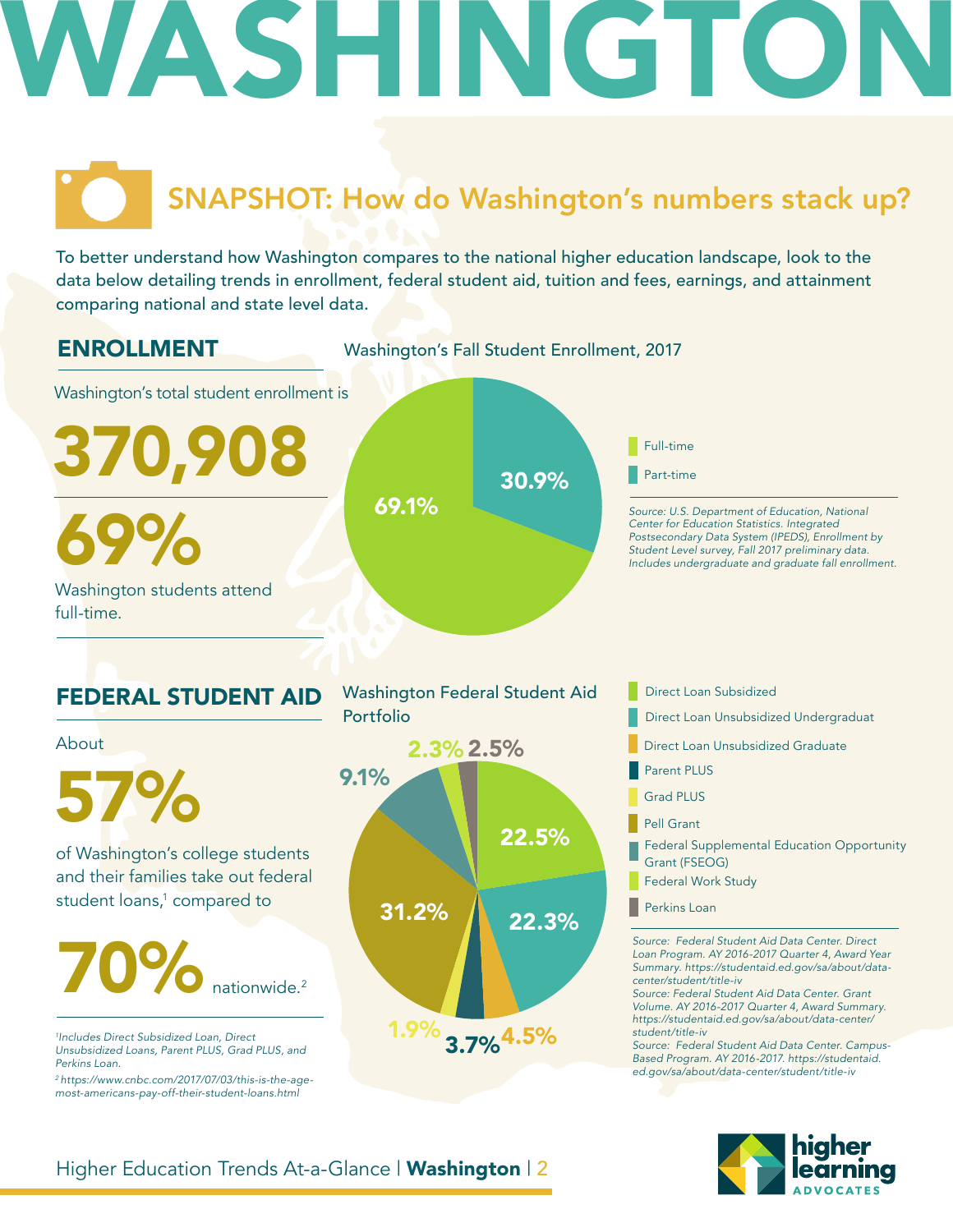## ASHING

### SNAPSHOT: How do Washington's numbers stack up?

#### TUITION & FEES

Washington's institutions of higher education tuition & fees are slightly higher than the national average for students attending public two-year institutions and for outof-state students attending public four-year institutions.

Average Tuition & Fees | 2018-2019



*org/college-pricing Source: College Board. Average Tuition and Fees* 

*and Room and Board in Current Dollars, 2017-18 and 2018-19. https://trends.collegeboard.org/college-pricing/*

*Source: College Board. Trends in College Pricing 2018. Figure 5 and 6. https://trends.collegeboard.*

figures-tables/average-published-undergraduate*charges-sector-2018-19*

#### ATTAINMENT

In 2016-2017, Washington students obtained associate's degrees and certificates above the national average.

*Source: U.S. Department of Education, National Center for Education Statistics. Integrated Postsecondary Education Data System (IPEDS), Completions Survey by Gender, 2016-2017 academic year.* 

*Source: Ginder, S.A., Kelly-Reid, J.E., and Mann, F.B. (2018). Postsecondary Institutions and Cost of Attendance in 2017– 18; Degrees and Other Awards Conferred, 2016–17; and 12-Month Enrollment, 2016–17: First Look (Provisional Data) (NCES 2018-060rev). U.S. Department of Education. Washington, DC: National Center for Education Statistics. Retrieved November 2018 from https://nces.ed.gov/pubs2018/2018060REV.pdf* Note: Certificates only include less than one year and at *least one year but less than 4 years.* 

#### Percentage of Degrees & Certificates Awarded | 2016-2017



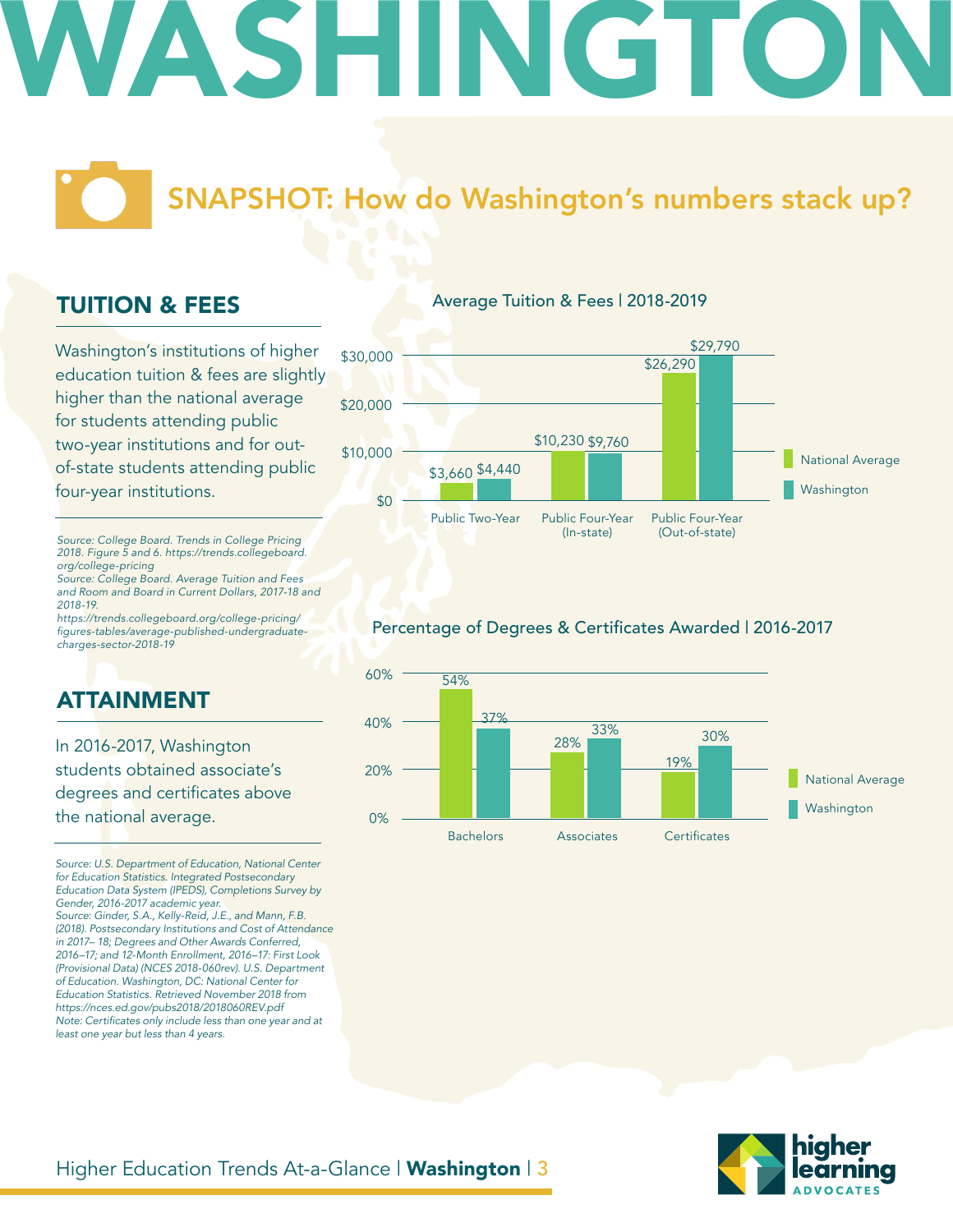## WASHINGTO

### SNAPSHOT: How do Washington's numbers stack up?

#### ATTAINMENT *continued*

Washington Education Levels for Residents Ages 25-64

As of February 2019,

of Washington residents ages 25- 64 have obtained a certificate or postsecondary degree.

NATIONALLY,

47.6%

of Americans ages 25-64 have obtained a certificate or postsecondary degree.3





#### Percentage of Washington Residents Ages 25-64 with at least an Associate's Degree by Race



*Source: Lumina Foundation. A Stronger Nation. February 26, 2019. http://strongernation. luminafoundation.org/report/2019/#state/WA*



<sup>3</sup>*http://strongernation.luminafoundation.org/ report/2019/#state/WA*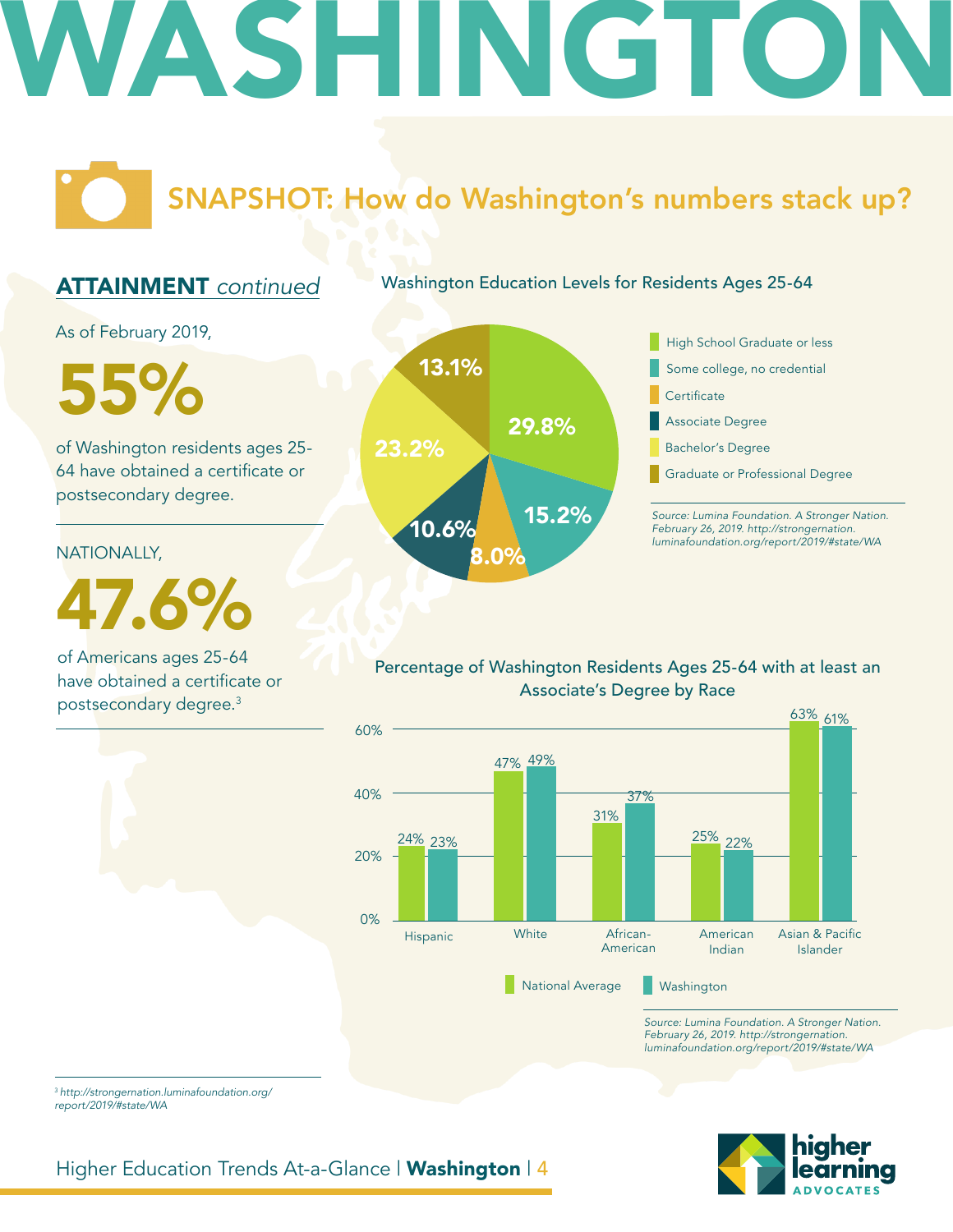# WASHINGTON

### SNAPSHOT: How do Washington's numbers stack up?

### EARNINGS AND EMPLOYMENT

Americans who earn a postsecondary degree or credential have higher earnings potential.

*Source: Georgetown University Center for Education*  and Workforce. Certificates: Gateway to Gainful *Employment and College Degrees. https://cew.* georgetown.edu/cew-reports/certificates/

Washington workers with higher levels of postsecondary attainment have more earning power than their peers with less than a bachelor's degree. The median earnings of Washington residents is above the national average.

*Source: U.S. Census Bureau, Earnings in the Past 12 Months, 2012-2016 American Community Survey 5-Year Estimates.* https://factfinder.census.gov/faces/tableservices/jsf/

*pages/productview.xhtml?src=CF*

#### The majority of jobs nationwide in 2020 will require education beyond high school.

*Source: Anthony P. Carnevale, Nicole Smith, and Jeff Strohl. Georgetown Center for Education and Workforce. Recovery: Job Growth and Education Requirements through 2020. June 26, 2013. https://cew.georgetown.edu/cew-reports/ recovery-job-growth-and-education-requirementsthrough-2020/*

#### National Average Earnings of U.S. Workers By Educational Attainment



#### Median Earnings by Educational Attainment for Washington Residents Aged 25 and Over



#### Percentage of Jobs that will Require Postsecondary Education by 2020